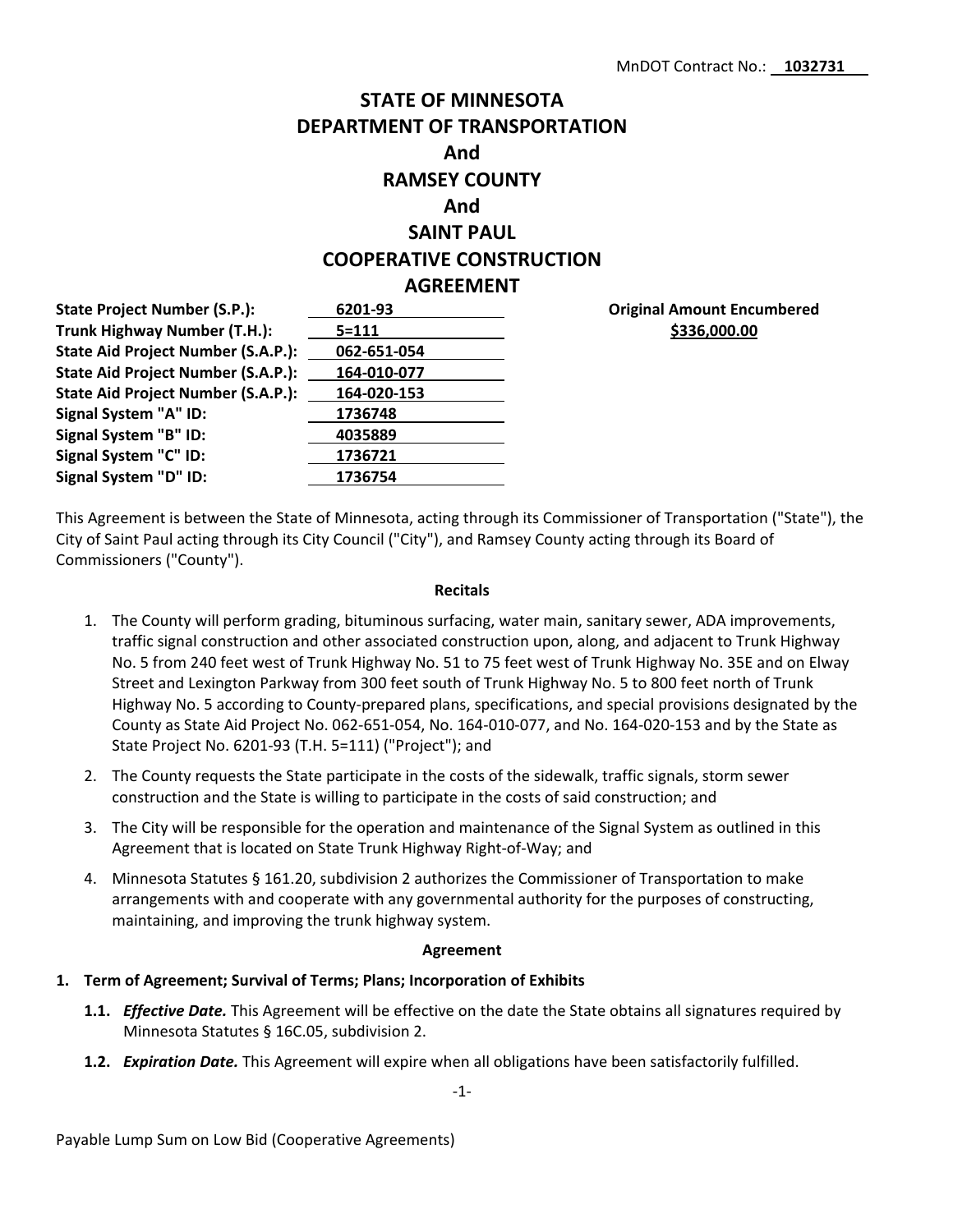- **1.3.** *Survival of Terms.* All clauses which impose obligations continuing in their nature and which must survive in order to give effect to their meaning will survive the expiration or termination of this Agreement, including, without limitation, the following clauses: 2.4. State Ownership of Improvements; 5. Maintenance by the County; 6. Maintenance by the City; 12. Liability; Worker Compensation Claims; Insurance; 14. State Audits; 15. Government Data Practices; 16. Governing Law; Jurisdiction; Venue; and 18. Force Majeure. The terms and conditions set forth in Article 7. Signal Systems and EVP Systems Operation and Maintenance will survive the expiration of this Agreement, but may be terminated by another Agreement between the parties.
- **1.4.** *Plans, Specifications, and Special Provisions.* State-Aid approved County plans, specifications, and special provisions designated by the County and the City as State Aid Project No. 062-651-054, No. 164-010-077, and No. 164-020-153 and by the State as State Project No. 6201-93 (T.H. 5=111) are on file in the office of the City's Engineer, County's Engineer, and incorporated into this Agreement by reference ("Project Plans").
- **1.5.** *Exhibits.* Preliminary Schedule "I" is attached and incorporated into this Agreement. Drainage Maintenance Exhibit is attached and incorporated into this Agreement.

# **2. Right-of-Way Use**

- **2.1.** *Limited Right to Occupy.* The State grants to the County (and its contractors and consultants) the right to occupy Trunk Highway Right-of-Way as necessary to perform the work described in the Project Plans. This right is limited to the purpose of constructing the project, and administering such construction, and may be revoked by the State at any time, with or without cause. Cause for revoking this right of occupancy includes, but is not limited to, breaching the terms of this or any other agreement (relevant to this project) with the State, failing to provide adequate traffic control or other safety measures, failing to perform the construction properly and in a timely manner, and failing to observe applicable environmental laws or terms of applicable permits. The State will have no liability to the County (or its contractors or consultants) for revoking this right of occupancy.
- **2.2.** *State Access; Suspension of Work; Remedial Measures.* The State's District Engineer or assigned representative retains the right to enter and inspect the Trunk Highway Right-of-Way (including the construction being performed on such right-of-way) at any time and without notice to the County or its contractor. If the State determines (in its sole discretion) that the construction is not being performed in a proper or timely manner, or that environmental laws (or the terms of permits) are not being complied with, or that traffic control or other necessary safety measures are not being properly implemented, then the State may direct the County (and its contractor) to take such remedial measures as the State deems necessary. The State may require the County (and its contractors and consultants) to suspend their operations until suitable remedial action plans are approved and implemented. The State will have no liability to the County (or its contractors or consultants) for exercising its rights under this provision.
- **2.3.** *Traffic Control; Worker Safety.* While the County (and its contractors and consultants) are occupying the State's Right-of-Way, they must comply with the approved traffic control plan, and with applicable provisions of the Work Zone Field Handbook (*<http://www.dot.state.mn.us/trafficeng/workzone/index.html>*). All County, contractor, and consultant personnel occupying the State's Right-of-Way must be provided with required reflective clothing and hats.
- **2.4.** *State Ownership of Improvements.* The State will retain ownership of its Trunk Highway Right-of-Way, including any improvements made to such right-of-way under this Agreement, unless otherwise noted. The warranties and guarantees made by the County's contractor with respect to such improvements (if any) will flow to the State. The County will assist the State, as necessary, to enforce such warranties and

Payable Lump Sum on Low Bid (Cooperative Agreements)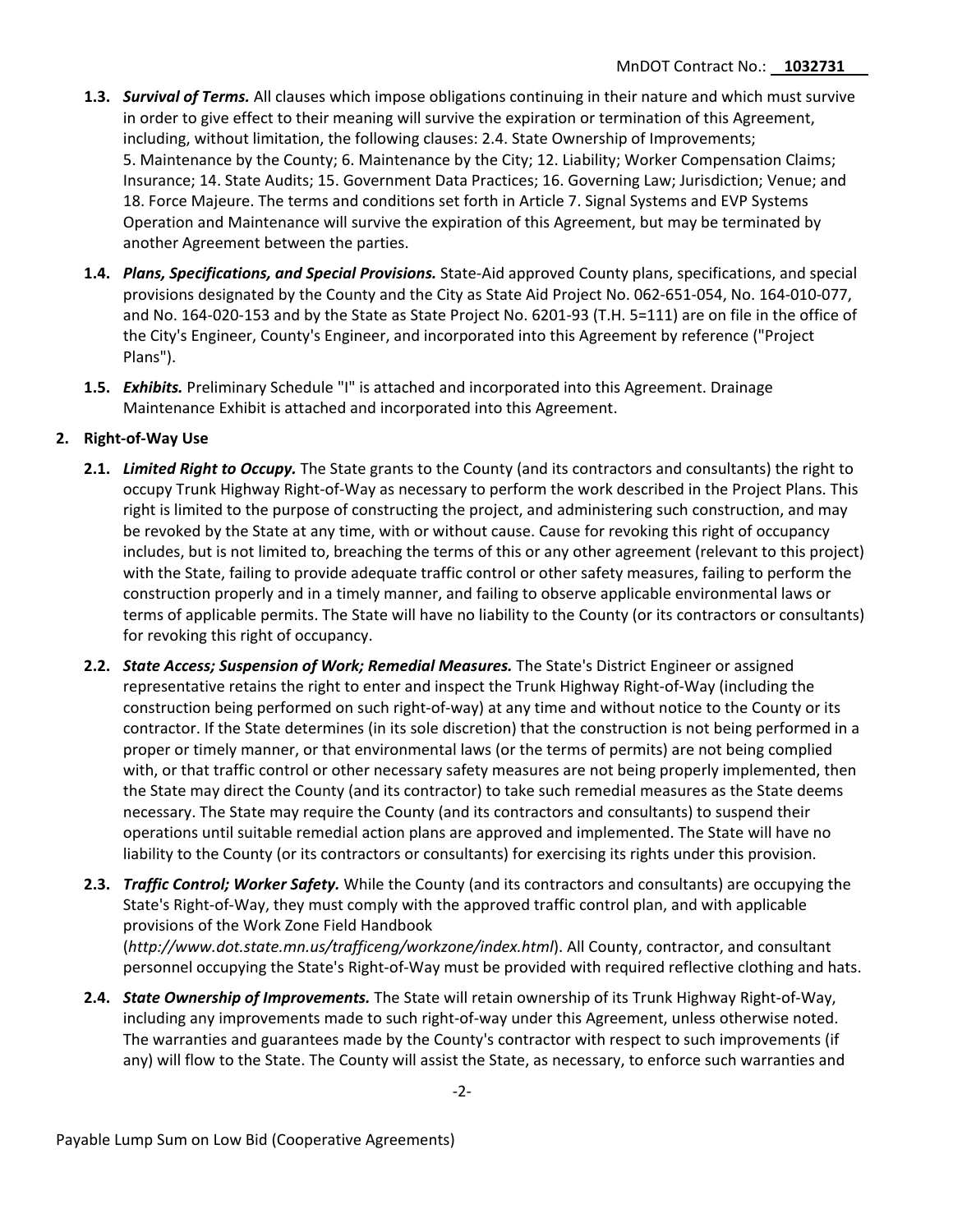guarantees, and to obtain recovery from the County's consultants, and contractor (including its sureties) for non-performance of contract work, for design errors and omissions, and for defects in materials and workmanship. Upon request of the State, the County will undertake such actions as are reasonably necessary to transfer or assign contract rights to the State and to permit subrogation by the State with respect to claims against the County's consultants and contractors.

# **3. Contract Award and Construction**

- **3.1.** *Bids and Award.* The County will receive bids and award a construction contract to the lowest responsible bidder (or best value proposer), subject to concurrence by the State in that award, according to the Project Plans. The contract construction will be performed according to the Project Plans.
- **3.2.** *Bid Documents Furnished by the County.* The County will, within 7 days of opening bids for the construction contract, submit to the State's State Aid Agreements Engineer a copy of the low bid and an abstract of all bids together with the County's request for concurrence by the State in the award of the construction contract. The County will not award the construction contract until the State advises the County in writing of its concurrence.
- **3.3.** *Rejection of Bids.* The County may reject and the State may require the County to reject any or all bids for the construction contract. The party rejecting or requiring the rejection of bids must provide the other party written notice of that rejection or requirement for rejection no later than 30 days after opening bids. Upon the rejection of all bids, a party may request, in writing, that the bidding process be repeated. Upon the other party's written approval of such request, the County will repeat the bidding process in a reasonable period of time, without cost or expense to the State.
- **3.4.** *Contract Terms.* The County's contract with its construction contractor(s) must include the following terms:
	- **A.** A clause making the State of Minnesota, acting through its Commissioner of Transportation, an intended third-party beneficiary of the contract with respect to the portion of work performed on the State's Right-of-Way; and
	- **B.** A clause requiring the State to be named as an additional insured on any insurance coverage which the contractor is required to provide; and
	- **C.** A clause stating that any warranties provided by the contractor, for the work performed on the trunk highway, will flow to, and be enforceable by, the State as the owner of such improvements.

## **3.5.** *Direction, Supervision, and Inspection of Construction.*

- **A.** The contract construction will be under the direction of the County and under the supervision of a registered professional engineer; however, the State participation construction covered under this Agreement will be open to inspection by the State District Engineer's authorized representatives. The County will give the State Aid Agreements Engineer at Roseville five days notice of its intention to start the contract construction.
- **B.** Responsibility for the control of materials for the contract construction will be on the County and its contractor and will be carried out according to Specifications No. 1601 through and including No. 1609 in the State's current "Standard Specifications for Construction".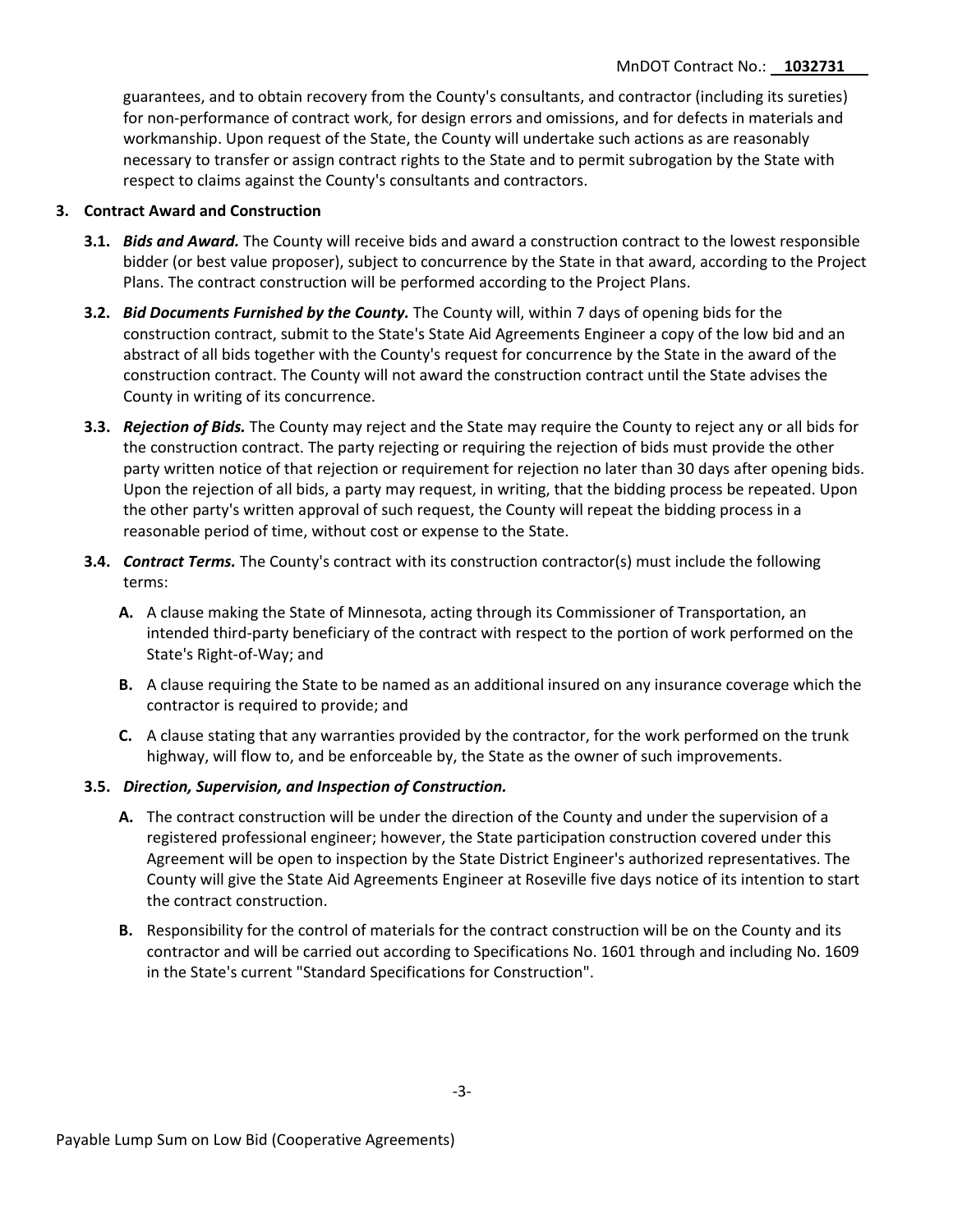## **3.6.** *Contaminated Soils and Groundwater within the State's Cost Participation Limits.*

- **A.** *24 Hour Notification.* The County will notify the State District Engineer's authorized representative a minimum of 24 hours prior to the contractor beginning the excavation and removal of any contaminated soils that have been identified within the Project limits.
- **B.** *Immediate Notification.* The County will notify the State District Engineer's authorized representative immediately upon the contractor encountering contaminated soils and/or groundwater in areas that are within the Project limits. The County will confer with the State as to the handling, disposal, and any other issues related to contaminated materials found on State Right-of-Way or import of materials onto State Right-of-Way.
- **C.** *Environmental Consultant.* The County will provide for an Environmental Consultant to be on site to observe and document the excavation, handling and disposal of contaminated soils that have been identified within the Project limits. If the contractor encounters contaminated materials in areas not previously identified and upon notification by the County to the State, the County hired Environmental Consultant will be provided to collect and analyze soil and/or groundwater samples to determine contaminant levels, work with the landfill for disposal of the soil waste, and provide oversight of any soil and groundwater handling and disposal. The County will not allow the contractor to excavate any contaminated soil unless the Environmental Consultant is present.
- **3.7.** *Completion of Construction.* The County will cause the contract construction to be started and completed according to the time schedule in the construction contract special provisions. The completion date for the contract construction may be extended, by an exchange of letters between the appropriate County official and the State District Engineer's authorized representative, for unavoidable delays encountered in the performance of the contract construction.
- **3.8.** *Plan Changes.* All changes in the Project Plans and all addenda, change orders, supplemental agreements, and work orders entered into by the County and its contractor for contract construction must be approved in writing by the State District Engineer's authorized representative.
- **3.9.** *Compliance with Laws, Ordinances, and Regulations.* The County will comply and cause its contractor to comply with all Federal, State, and Local laws, and all applicable ordinances and regulations. With respect only to that portion of work performed on the State's Trunk Highway Right-of-Way, the County will not require the contractor to follow local ordinances or to obtain local permits.
- **3.10.** *Construction Documents Furnished by the County.* The County will keep records and accounts that enable it to provide the State, when requested, with the following:
	- **A.** Copies of the County contractor's invoice(s) covering all contract construction.
	- **B.** Copies of the endorsed and canceled County warrant(s) or check(s) paying for final contract construction, or computer documentation of the warrant(s) issued, certified by an appropriate County official that final construction contract payment has been made.
	- **C.** Copies of all construction contract change orders, supplemental agreements, and work orders.
	- **D.** A certification form, provided by the State, signed by the County's Engineer in charge of the contract construction attesting to the following:
		- **i.** Satisfactory performance and completion of all contract construction according to the Project Plans.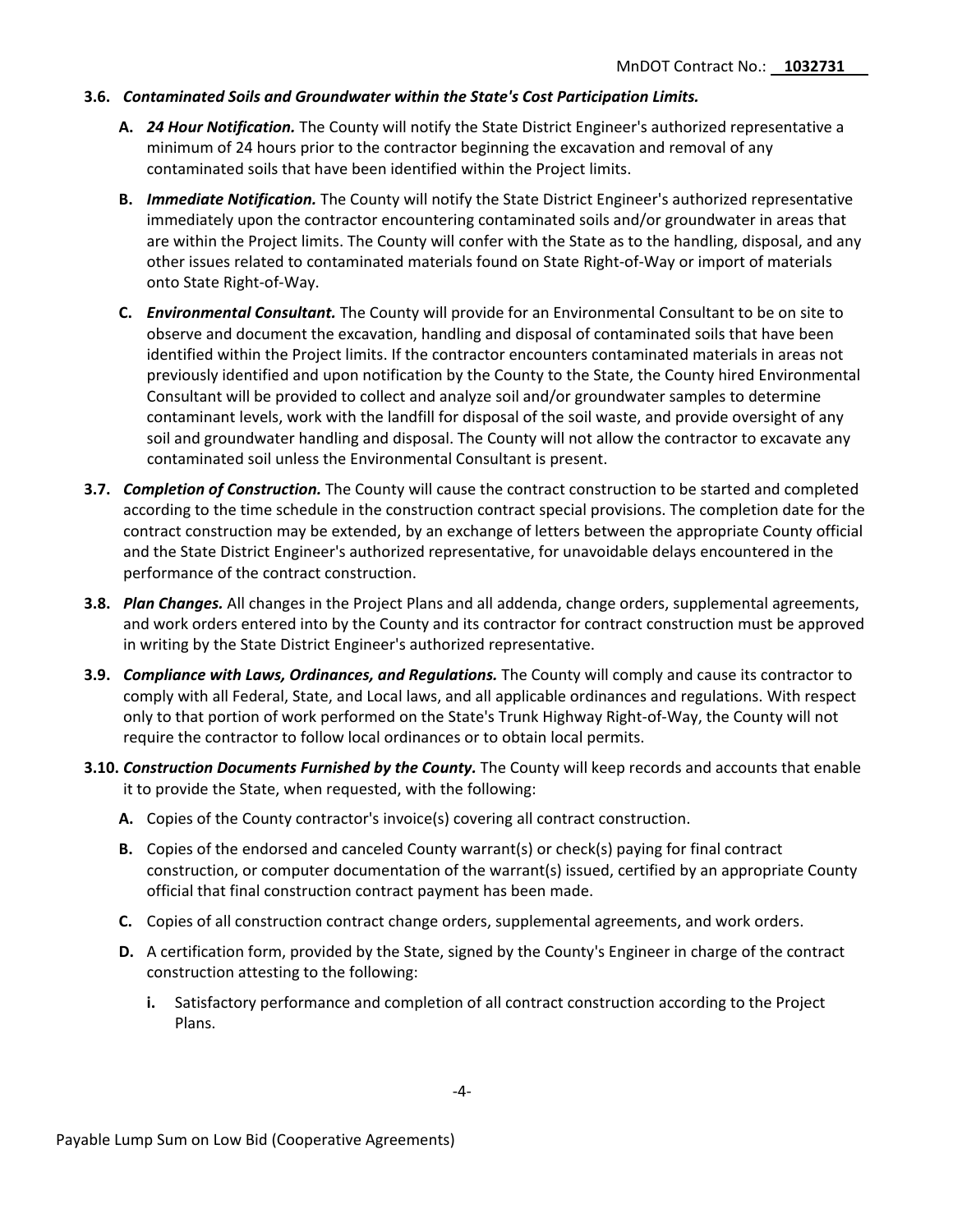- **ii.** Acceptance and approval of all materials furnished for the contract construction relative to compliance of those materials to the State's current "Standard Specifications for Construction".
- **iii.** Full payment by the County to its contractor for all contract construction.
- **E.** Copies, certified by the County's Engineer, of material sampling reports and of material testing results for the materials furnished for the contract construction.
- **F.** A copy of the "as built" plan sent to the State Aid Agreements Engineer.

## **4. Right-of-Way; Easements; Permits**

- **4.1.** The County will obtain all rights-of-way, easements, construction permits, and any other permits and sanctions that may be required in connection with the local and trunk highway portions of the contract construction. Before payment by the State, the County will furnish the State with certified copies of the documents for rights-of-way and easements, construction permits, and other permits and sanctions required for State participation construction covered under this Agreement.
- **4.2.** The County will convey to the State by quit claim deed, all newly acquired rights needed for the continuing operation and maintenance of the Trunk Highway, if any, upon completion of the Project, at no cost or expense to the State.
- **4.3.** The County will comply with Minnesota Statutes § 216D.04, subdivision 1(a), for identification, notification, design meetings, and depiction of utilities affected by the contract construction.
- **4.4.** The County will require the City to submit to the State's Utility Engineer an original permit application for all utilities owned by the City of Saint Paul to be constructed upon and within the Trunk Highway Right-of-Way. Applications for permits will be made on State form "Application for Utility Permit on Trunk Highway Right-of-Way" (Form 2525).
- **4.5.** The County will require the City to submit to the Minnesota Pollution Control Agency the plans and specifications for the construction or reconstruction of its sanitary sewer facilities to be performed under the construction contract and obtain, under Minnesota Statutes § 115.07 or Minnesota Rules 7001.1030, subpart 2C, either a permit or written waiver from that agency for that construction or reconstruction. The County is advised that under Minnesota Rules 7001.1040, a written application for the permit or waiver must be submitted to the Minnesota Pollution Control Agency at least 180 days before the planned date of the sanitary sewer facility construction or reconstruction.

# **5. Maintenance by the County**

Upon completion of the Project, the County will provide the following without cost or expense to the State:

- **5.1.** *Storm Sewers.* Routine maintenance of any storm sewer facilities construction. Routine maintenance includes, but is not limited to, removal of sediment, debris, vegetation and ice from grates and catch basins, and any other maintenance activities necessary to preserve the facilities and to prevent conditions such as flooding, erosion, or sedimentation, this also includes informing the District Maintenance Engineer of any needed repairs.
- **5.2.** *Additional Drainage.* No party to this Agreement will drain any additional drainage volume into the storm sewer facilities constructed under the construction contract that was not included in the drainage for which the storm sewer facilities were designed, without first obtaining written permission to do so from the other party.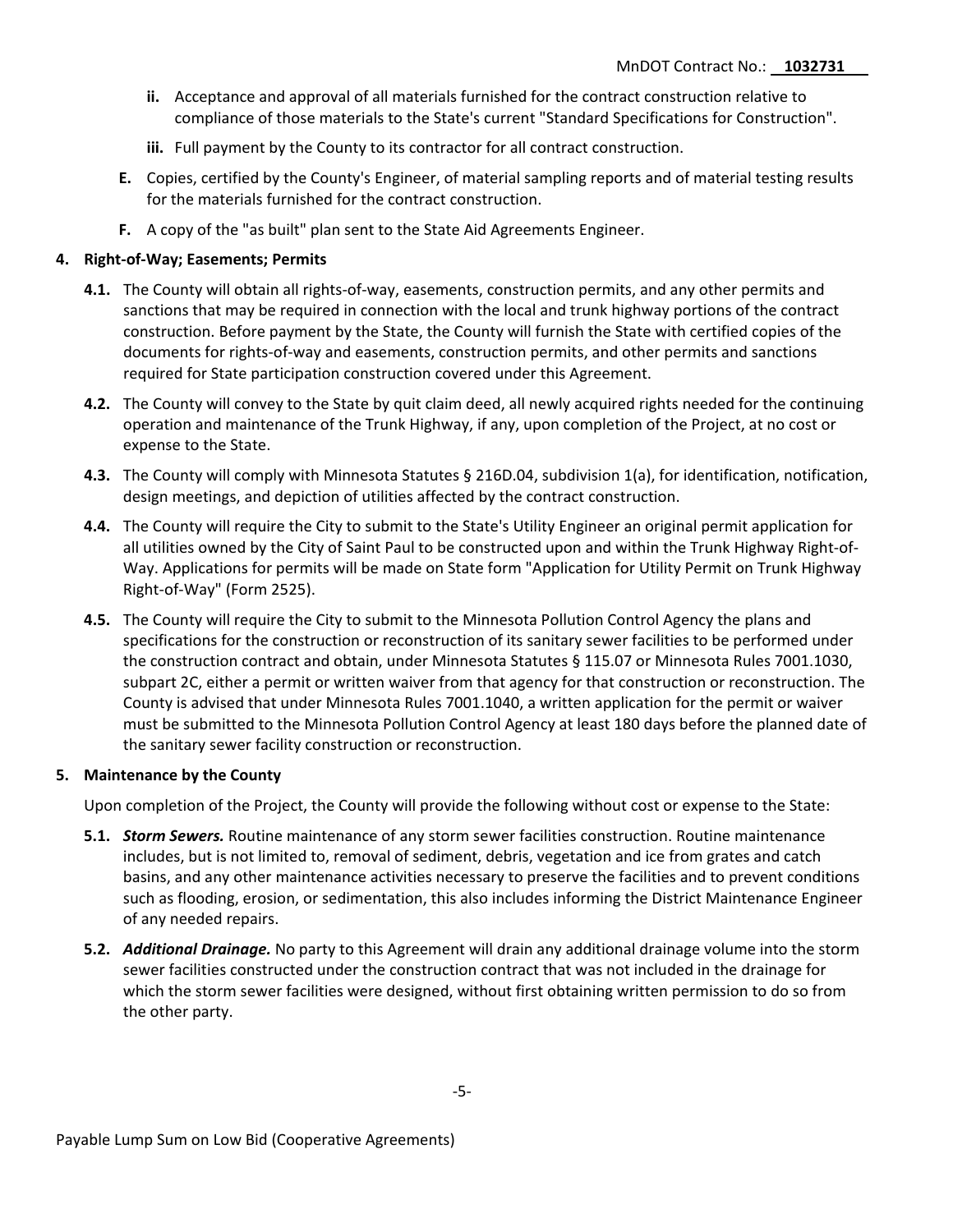## **6. Maintenance by the City**

Upon completion of the Project, the City will provide the following without cost or expense to the State:

- **6.1.** *Sidewalks.* Maintenance of any sidewalk construction, including stamped and colored concrete sidewalk (if any) and pedestrian ramps. Maintenance includes, but is not limited to, snow, ice and debris removal, patching, crack repair, panel replacement, cross street pedestrian crosswalk markings, vegetation control of boulevards (if any), and any other maintenance activities necessary to perpetuate the sidewalks in a safe, useable, and aesthetically acceptable condition.
- **6.2.** *Drainage Structure.* Routine maintenance of any drainage structure as shown on attached Drainage Maintenance Exhibit. Routine maintenance includes, but is not limited to, removal of sediment, debris, vegetation and ice from the structure, and any other maintenance activities necessary to preserve the structures and to prevent conditions such as flooding, erosion, or sedimentation, this also includes informing the District Maintenance Engineer of any needed repairs.
- **6.3.** *Additional Drainage.* No party to this Agreement will drain any additional drainage volume into the storm sewer facilities constructed under the construction contract that was not included in the drainage for which the storm sewer facilities were designed, without first obtaining written permission to do so from the other party.

## **7. Signal Systems and EVP Systems Operation and Maintenance**

All operation and maintenance terms, including timing and power provisions, in Traffic Control Signal Agreement No. 53347 dated July 3, 1962, for the existing traffic control signals on T.H. 5 at T.H. 51/Montreal Avenue will remain in full force and effect. All operation and maintenance terms, including timing and power provisions, in Traffic Control Signal Agreement No. 61663 dated October 3, 1982, for the existing traffic control signals on T.H. 5 at T.H. 35E south bound entrance and exit ramps will remain in full force and effect.

All operation and maintenance terms, including timing and power provisions, in the Traffic Control Signal Agreement for the existing traffic control signals on T.H. 5 at Albion Avenue will be terminated.

Operation and maintenance responsibilities will be as follows for the Signal System and EVP System on T.H. 5 at Lexington Parkway and Elway Street.

## **7.1.** *City Minor Maintenance Responsibilities.*

- **A.** *Power.* The City will be responsible for the hook-up cost and application to secure an adequate power supply to the service pad(s) or pole(s) and will pay all monthly electrical service expenses necessary to operate the Signal System, EVP System, and Interconnect.
- **B.** *Minor Signal System Maintenance.* The County will provide for the following, without cost to the State.
	- **i.** Maintain the signal pole mounted LED luminaires, including replacing the luminaires when necessary. The LED luminaire must be replaced when it fails or when light levels drop below recommended AASHTO levels for the installation.
	- **ii.** Replace the Signal System LED indications. Replacing LED indications consists of replacing each LED indication when it reaches end of life per the MnDOT Traffic Engineering Manual or fails or no longer meets Institute of Traffic Engineers (ITE) standards for light output.
	- **iii.** Clean the Signal System controller cabinet and service cabinet exteriors.
	- **iv.** Clean the Signal System and luminaire mast arm extensions.
	- **v.** Paint and maintain the cross street pedestrian crosswalk markings.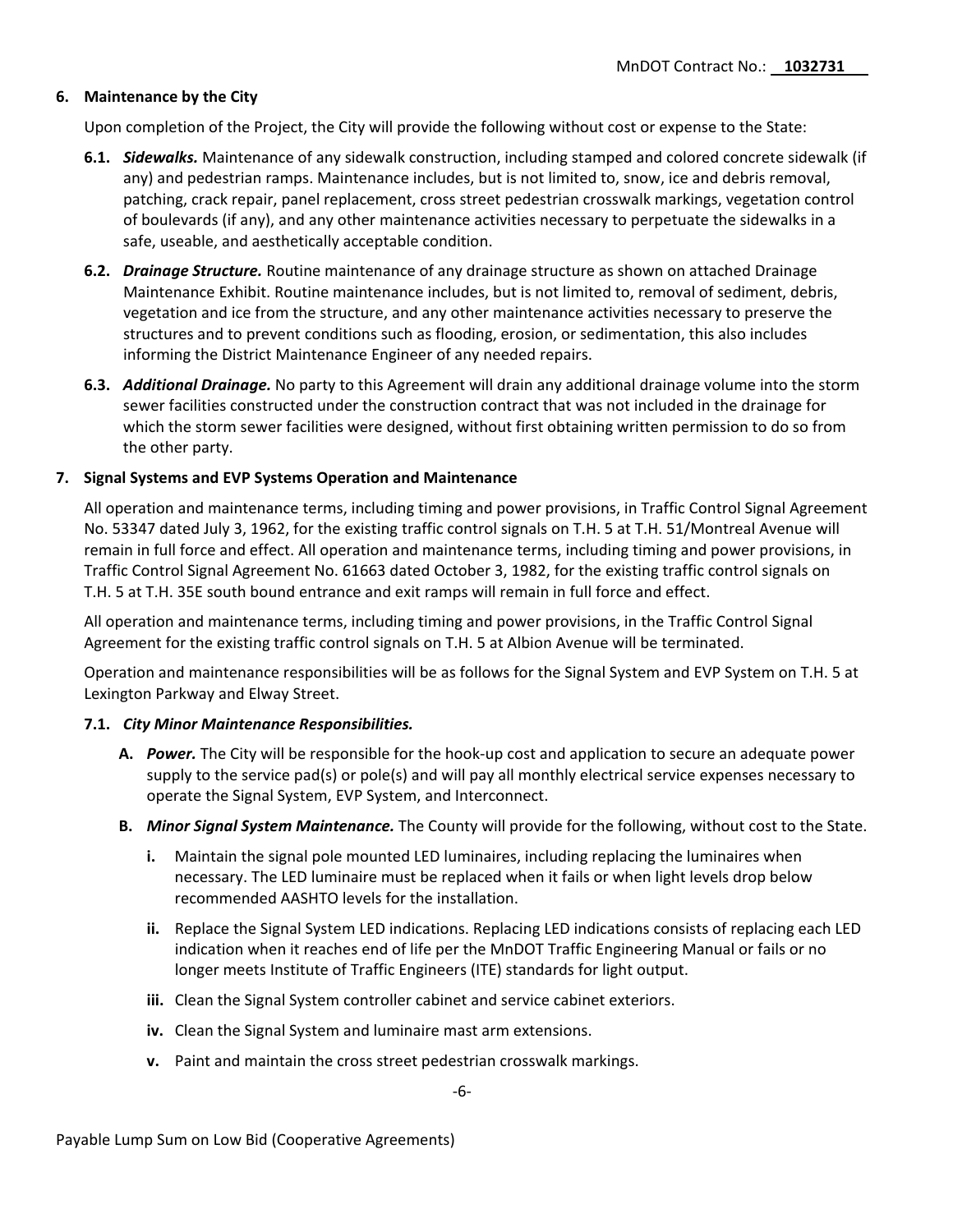# **7.2.** *City Major Maintenance Responsibilities.*

- **A.** *Interconnect; Timing; Other Maintenance.* The City will maintain the Interconnect and signing, and perform all other Signal System, APS, and signal pole luminaire circuit maintenance without cost to the State. All Signal System timing will be determined by the City, and maintained and modified as needed by the City. Adjustments of said signal timing may be determined by the State, through its Commissioner of Transportation, and no changes shall be made thereafter except with approval of the State.
- **B.** *EVP System Operation.* The EVP System will be installed, operated, maintained, and removed according to the following conditions and requirements:
	- **i.** All maintenance of the EVP System must be done by City forces.
	- **ii.** Emitter units may be installed only on authorized emergency vehicles, as defined in Minnesota Statutes § 169.011, Subdivision 3. Authorized emergency vehicles may use emitter units only when responding to an emergency. The City will provide the State's District Engineer or their designated representative a list of all vehicles with emitter units, if requested by the State.
	- **iii.** Malfunction of the EVP System must be reported to the State immediately.
	- **iv.** In the event the EVP System or its components are, in the opinion of the State, being misused or the conditions set forth in Paragraph ii. above are violated, and such misuse or violation continues after the City receives written notice from the State, the State may remove the EVP System. Upon removal of the EVP System pursuant to this Paragraph, all of its parts and components become the property of the State.
	- **v.** All timing of the EVP System will be determined by the City.
- **7.3.** *Right-of-Way Access.* Each party authorizes the other party to enter upon their respective public right-of-way to perform the maintenance activities described in this Agreement.

## **8. Basis of State Cost**

- **8.1.** *Schedule "I".* The Preliminary Schedule "I" includes all anticipated State participation construction items share covered under this Agreement.
- **8.2.** *State Participation Construction.* The State will participate in the following at the percentages indicated. The construction includes the State's proportionate share of item costs for mobilization, as built, combination field laboratory-office, and traffic control.
	- **A.** 100 Percent will be the State's rate of cost participation in all of the sidewalk, traffic signals, storm sewer construction. The construction includes, but is not limited to, those construction items tabulated on Sheets No. 2 through No. 3 of the Preliminary Schedule "I". Funds capped at \$336,000.00.

# **9. State Cost and Payment by the State**

**9.1.** *State Cost.* **\$336,000.00** is the State's estimated share of the costs of the contract construction cost share as shown in the Preliminary Schedule "I". The Preliminary Schedule "I" was prepared using estimated quantities and unit prices, and may include any credits or lump sum costs. Upon review of the construction contract bid documents described in Article 3.2., the State will decide whether to concur in the County's award of the construction contract and, if so, prepare a Revised Schedule "I" based on construction contract unit prices, which will replace and supersede the Preliminary Schedule "I" as part of this Agreement.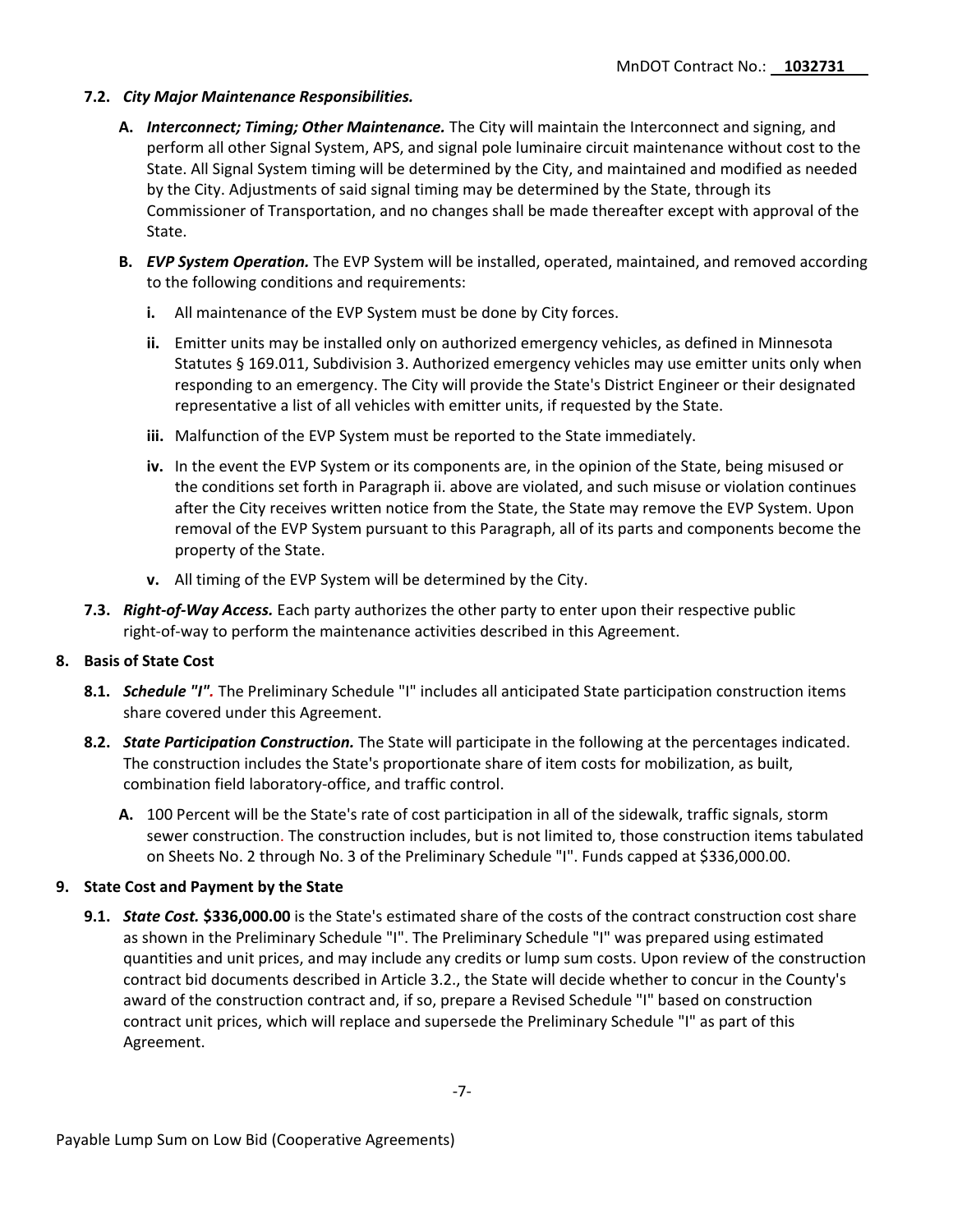- **9.2.** *Conditions of Payment.* The State will pay the County the full and complete lump sum amount as shown in the Revised Schedule "I", after the following conditions have been met:
	- **A.** Encumbrance by the State of the State's full and complete State funded lump sum cost share as shown in the Revised Schedule "I".
	- **B.** Execution of this Agreement and transmittal to the County, including a letter advising of the State's concurrence in the award of the construction contract.
	- **C.** The State's receipt of a written request from the County for the advancement of funds. The request will include certification by the County that all necessary parties have executed the construction contract.
- **9.3.** *Limitations of State Payment; No State Payment to Contractor.* The State's participation in the contract construction is limited to the lump sum amount shown in Article 9.1, and the State's participation will not change except by a mutually agreed written amendment to this Agreement. The State's payment obligation extends only to the County. The County's contractor is not intended to be and will not be deemed to be a third party beneficiary of this Agreement. The County's contractor will have no right to receive payment from the State. The State will have no responsibility for claims asserted against the County by the County's contractor.

#### **10. Authorized Representatives**

Each party's Authorized Representative is responsible for administering this Agreement and is authorized to give and receive any notice or demand required or permitted by this Agreement.

**10.1.** The State's Authorized Representative will be:

| Name. Title: | Malaki Ruranika, Cooperative Agreements Engineer (or successor) |
|--------------|-----------------------------------------------------------------|
| Address:     | 395 John Ireland Boulevard, Mailstop 682, St. Paul, MN 55155    |
| Telephone:   | (651) 366-4634                                                  |
| E-Mail:      | malaki.ruranika@state.mn.us                                     |

**10.2.** The County's Authorized Representative will be:

| Name. Title: | Ted Schoenecker, County Engineer (or successor) |
|--------------|-------------------------------------------------|
| Address:     | 1425 Paul Kirkwold Drive, Arden Hills, MN 55112 |
| Telephone:   | $(651)$ 266-7116                                |
| E-Mail:      | ted.schoenecker@co.ramsey.mn.us                 |

**10.3.** The City's Authorized Representative will be:

| Name. Title: | Paul Kurtz, City Engineer (or successor)                       |
|--------------|----------------------------------------------------------------|
| Address:     | 900 City Hall Annex, 25 West Fourth Street, St. Paul, MN 55102 |
| Telephone:   | $(651)$ 266-6203                                               |
| E-Mail:      | paul.kurtz@ci.stpaul.mn.us                                     |

#### **11. Assignment; Amendments; Waiver; Contract Complete**

- **11.1.** *Assignment.* No party may assign or transfer any rights or obligations under this Agreement without the prior consent of the other party and a written assignment agreement, executed and approved by the same parties who executed and approved this Agreement, or their successors in office.
- **11.2.** *Amendments.* Any amendment to this Agreement must be in writing and will not be effective until it has been executed and approved by the same parties who executed and approved the original Agreement, or their successors in office.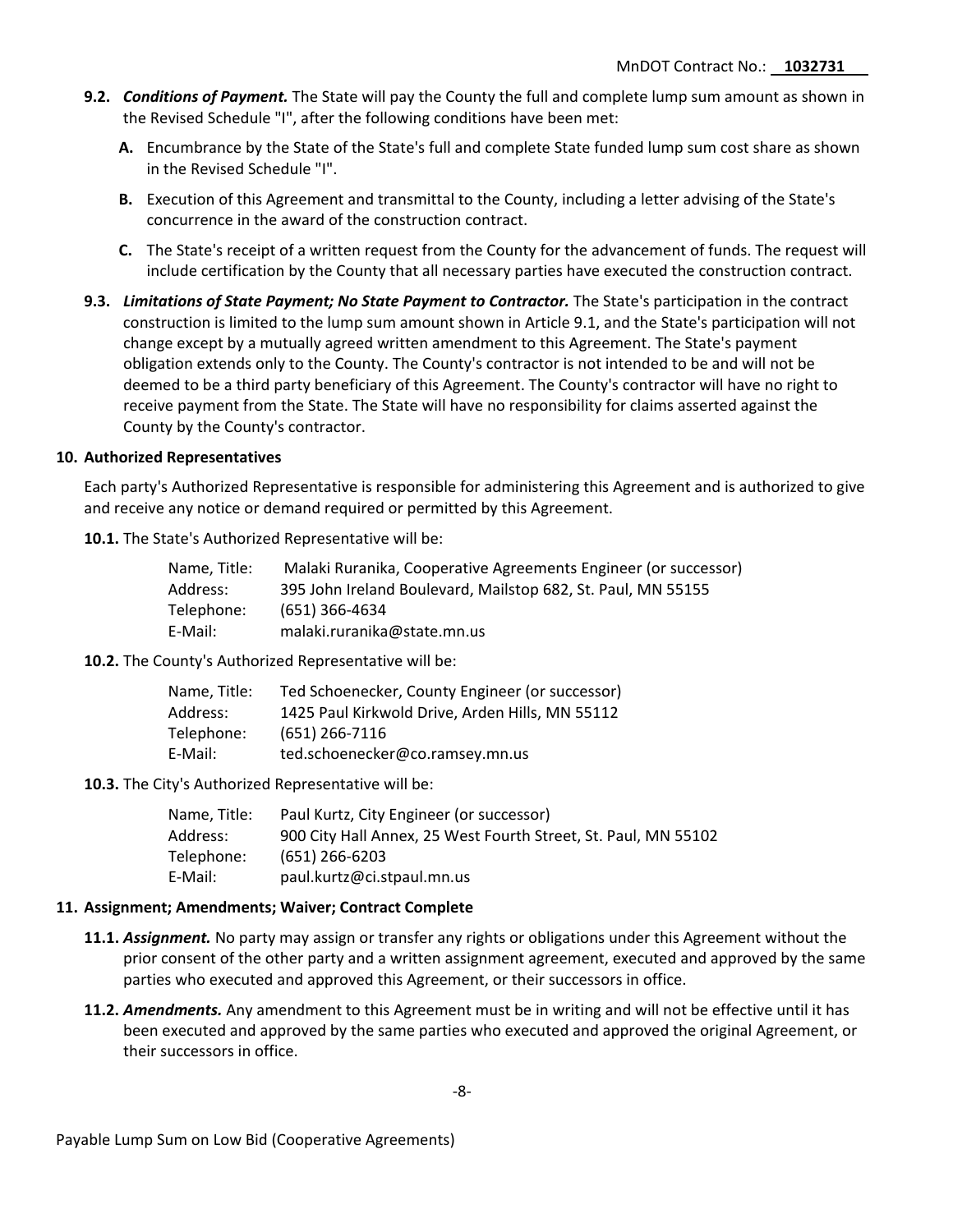- **11.3.** *Waiver.* If a party fails to enforce any provision of this Agreement, that failure does not waive the provision or the party's right to subsequently enforce it.
- **11.4.** *Contract Complete.* This Agreement contains all prior negotiations and agreements between the State and the County. No other understanding regarding this Agreement, whether written or oral, may be used to bind either party.

#### **12. Liability; Worker Compensation Claims; Insurance**

- **12.1.** The State will be responsible for its own acts and omissions and the results thereof. The State's liability is governed by Minn. Stat. §3.763.
- **12.2.** The City will indemnify, hold harmless, and defend (to the extent permitted by the Minnesota Attorney General) the State against any claims, causes of actions, damages, costs (including reasonable attorney's fees), and expenses arising in connection with the project covered by this Agreement to the extent caused by an act or omission of the City or its contractors or consultants, regardless of whether such claims are asserted by the City's contractor(s) or consultant(s) or by a third party because of an act or omission by the City or its contractor(s) or consultant(s).
- **12.3.** The County will indemnify, hold harmless, and defend (to the extent permitted by the Minnesota Attorney General) the State against any claims, causes of actions, damages, costs (including reasonable attorney's fees), and expenses arising in connection with the project covered by this Agreement to the extent caused by an act or omission of the County or its contractors or consultants, regardless of whether such claims are asserted by the County's contractor(s) or consultant(s) or by a third party because of an act or omission by the County or its contractor(s) or consultant(s).
- **12.4.** This clause will not be construed to bar any legal remedies the City or County may have for State's failure to fulfill its obligation pursuant to this contract.
- **12.5.** Each party is responsible for its own employees for any claims arising under the Workers Compensation Act.
- **12.6.** The County may require its contractor to carry insurance to cover claims for damages asserted against the County's contractor.

#### **13. Nondiscrimination**

Provisions of Minnesota Statutes § 181.59 and of any applicable law relating to civil rights and discrimination are considered part of this Agreement.

## **14. State Audits**

Under Minnesota Statutes § 16C.05, subdivision 5, the City's and County's books, records, documents, and accounting procedures and practices relevant to this Agreement are subject to examination by the State and the State Auditor or Legislative Auditor, as appropriate, for a minimum of six years from the end of this Agreement.

#### **15. Government Data Practices**

The City, County and State must comply with the Minnesota Government Data Practices Act, Minnesota Statutes Chapter 13, as it applies to all data provided by the State under this Agreement, and as it applies to all data created, collected, received, stored, used, maintained, or disseminated by the City and the County under this Agreement. The civil remedies of Minnesota Statutes §13.08 apply to the release of the data referred to in this clause by either the County or the State.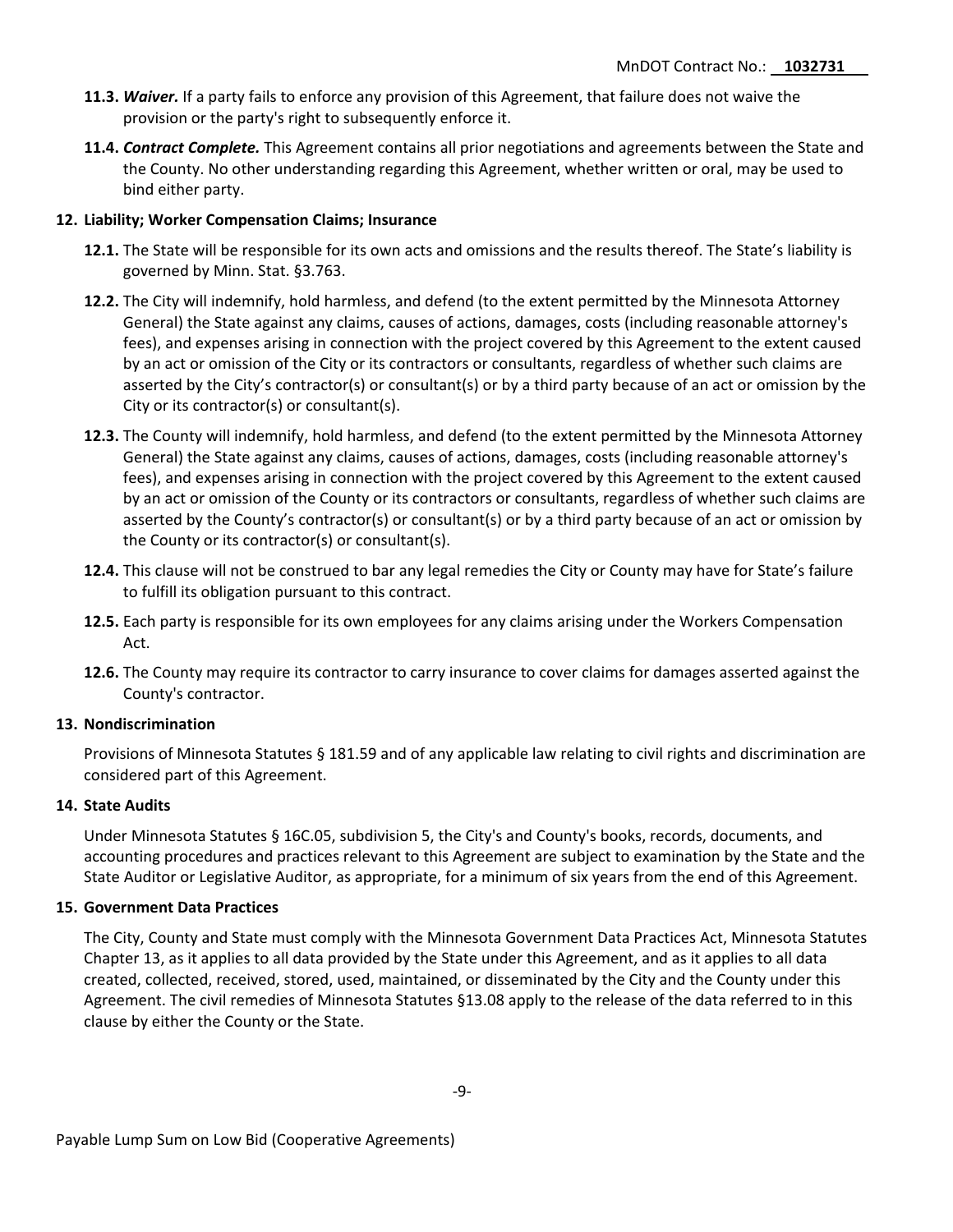## **16. Governing Law; Jurisdiction; Venue**

Minnesota law governs the validity, interpretation and enforcement of this Agreement. Venue for all legal proceedings arising out of this Agreement, or its breach, must be in the appropriate state or federal court with competent jurisdiction in Ramsey County, Minnesota.

### **17. Termination; Suspension**

- **17.1.** *By Mutual Agreement.* This Agreement may be terminated by mutual agreement of the parties or by the State for insufficient funding as described below.
- **17.2.** *Termination for Insufficient Funding.* The State may immediately terminate this Agreement if it does not obtain funding from the Minnesota Legislature, or other funding source; or if funding cannot be continued at a level sufficient to allow for the payment of the services covered here. Termination must be by written or fax notice to the City and the County. The State is not obligated to pay for any services that are provided after notice and effective date of termination. However, the City and the County will be entitled to payment, determined on a pro rata basis, for services satisfactorily performed to the extent that funds are available. The State will not be assessed any penalty if this Agreement is terminated because of the decision of the Minnesota Legislature, or other funding source, not to appropriate funds.
- **17.3.** *Suspension.* In the event of a total or partial government shutdown, the State may suspend this Agreement and all work, activities, performance and payments authorized through this Agreement. Any work performed during a period of suspension will be considered unauthorized work and will be undertaken at the risk of non-payment.

#### **18. Force Majeure**

No party will be responsible to the other for a failure to perform under this Agreement (or a delay in performance), if such failure or delay is due to a force majeure event. A force majeure event is an event beyond a party's reasonable control, including but not limited to, unusually severe weather, fire, floods, other acts of God, labor disputes, acts of war or terrorism, or public health emergencies.

## **19. Counterparts**

The parties may sign this Agreement in counterparts, each of which constitutes an original, but all of which together constitute one instrument.

## **20. Electronic Signatures**

The parties agree that the electronic signature of a party to this Agreement shall be as valid as an original signature of such party and shall be effective to bind such party to this Agreement. The parties further agree that any document (including this Agreement and any attachments or exhibits to this Agreement) containing, or to which there is affixed, an electronic signature shall be deemed (i) to be "written" or "in writing," (ii) to have been signed and (iii) to constitute a record established and maintained in the ordinary course of business and an original written record when printed from electronic files. For purposes hereof, "electronic signature" also means a manually signed original signature that is then transmitted by any electronic means, including without limitation a faxed version of an original signature or an electronically scanned and transmitted version (e.g., via PDF) of an original signature. Any party's failure to produce the original signature of any electronically transmitted signature shall not affect the enforceability of this Agreement.

[The remainder of this page has been intentionally left blank]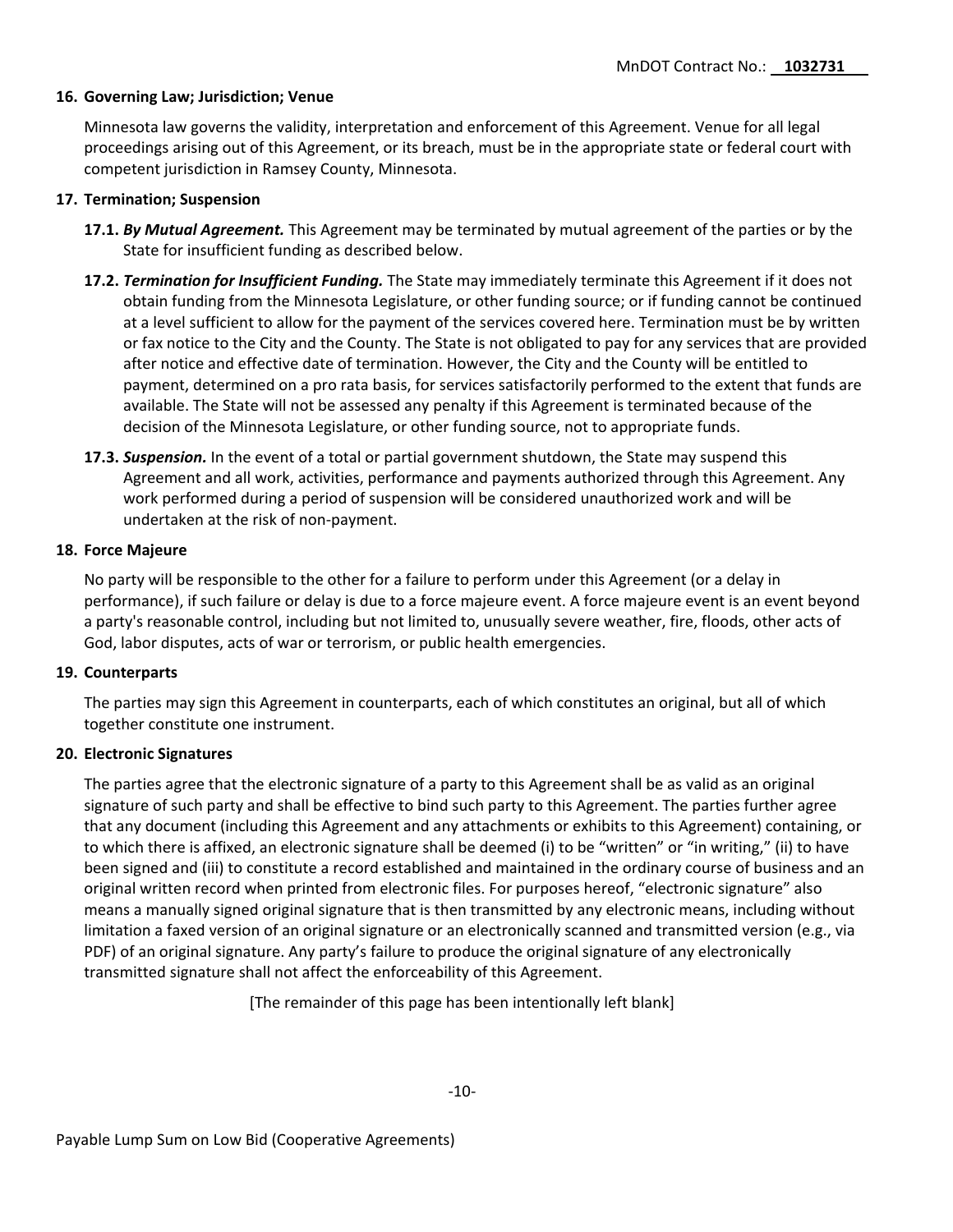# **CITY OF SAINT PAUL**

The undersigned certify that they have lawfully executed this contract on behalf of the Governmental Unit as required by applicable charter provisions, resolutions, or ordinances.

Recommended for Approval:

By:  $\overline{\phantom{a}}$ (Director of Public Works)

Approved as to form and execution:

By: \_\_\_\_\_\_\_\_\_\_\_\_\_

(Assistant City Attorney)

By:

(Mayor)

Date:

By:

(Director of Finance & Management Services)

Date:

**INCLUDE COPY OF RESOLUTION APPROVING THE AGREEMENT AND AUTHORIZING ITS EXECUTION.**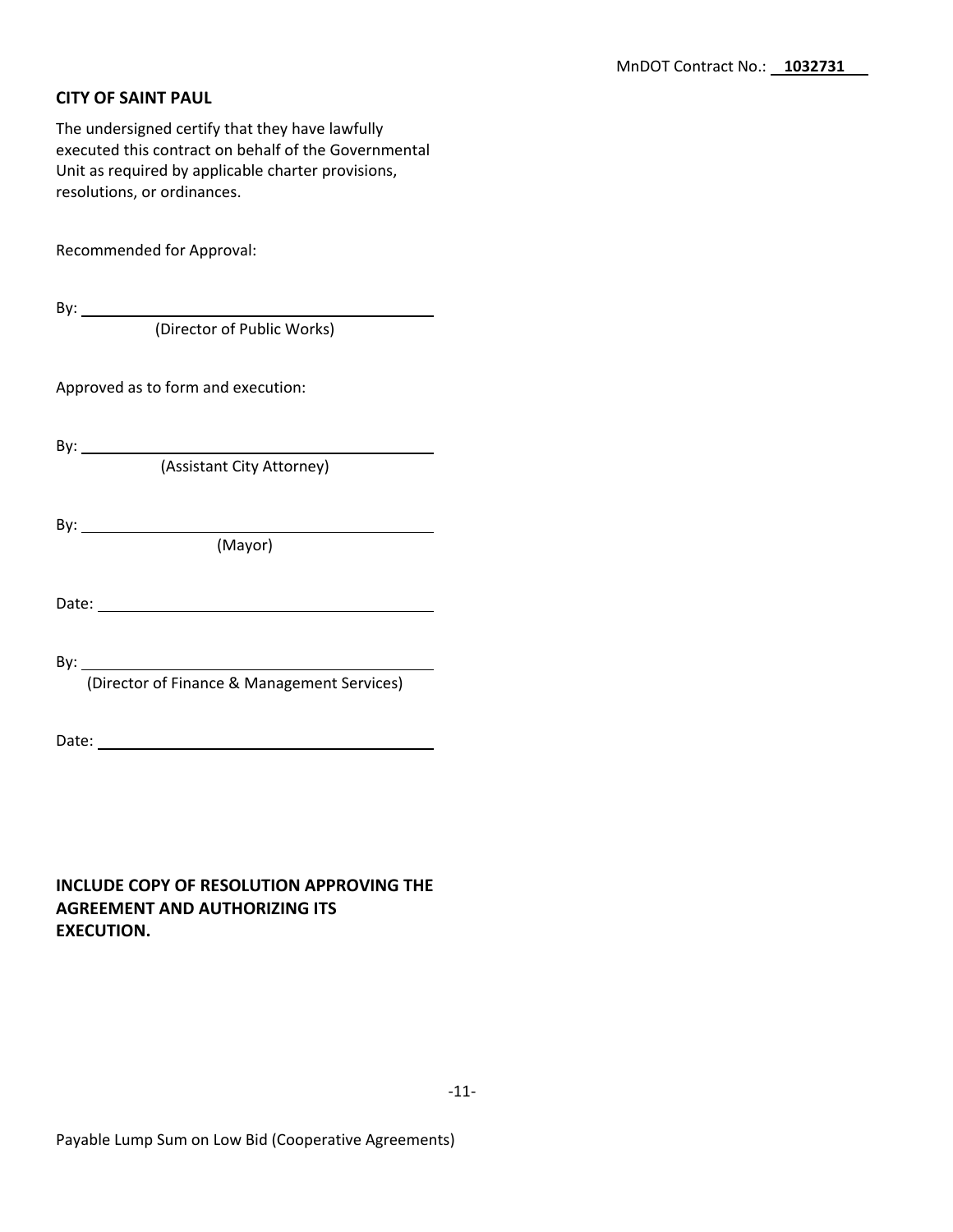**DEPARTMENT OF TRANSPORTATION**

| Individual certifies that funds have been encumbered<br>as required by Minnesota Statutes § 16A.15 and<br>16C.05.                                                                            | Recommended for Approval:                                                               |
|----------------------------------------------------------------------------------------------------------------------------------------------------------------------------------------------|-----------------------------------------------------------------------------------------|
|                                                                                                                                                                                              |                                                                                         |
|                                                                                                                                                                                              |                                                                                         |
|                                                                                                                                                                                              |                                                                                         |
| <b>RAMSEY COUNTY</b>                                                                                                                                                                         | Approved:                                                                               |
| The undersigned certify that they have lawfully<br>executed this contract on behalf of the Governmental<br>Unit as required by applicable charter provisions,<br>resolutions, or ordinances. |                                                                                         |
| (Ramsey County Engineer)                                                                                                                                                                     | <b>COMMISSIONER OF ADMINISTRATION</b>                                                   |
|                                                                                                                                                                                              |                                                                                         |
| (Chair, Board of County Commissioners)                                                                                                                                                       |                                                                                         |
|                                                                                                                                                                                              |                                                                                         |
|                                                                                                                                                                                              |                                                                                         |
| (Chief Clerk, Ramsey County Board)                                                                                                                                                           |                                                                                         |
|                                                                                                                                                                                              |                                                                                         |
| Approved to as form:                                                                                                                                                                         | <b>INCLUDE COPY OF RESOLUTION APPROVING THE</b><br><b>AGREEMENT AND AUTHORIZING ITS</b> |
|                                                                                                                                                                                              | <b>EXECUTION.</b>                                                                       |
|                                                                                                                                                                                              |                                                                                         |
|                                                                                                                                                                                              | $-12-$                                                                                  |

Payable Lump Sum on Low Bid (Cooperative Agreements)

**STATE ENCUMBRANCE VERIFICATION**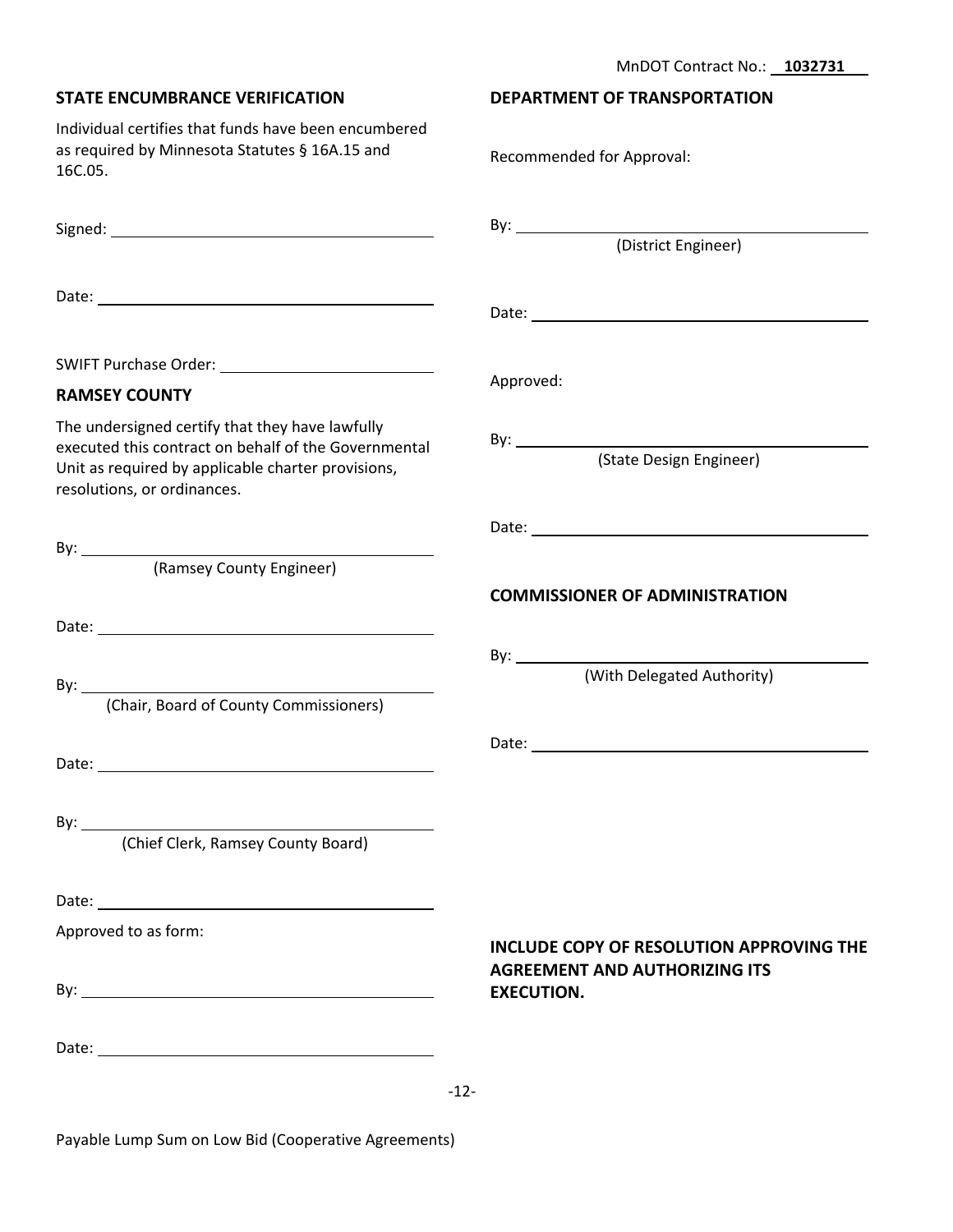

Mar 31, 2020 - 10:16pm

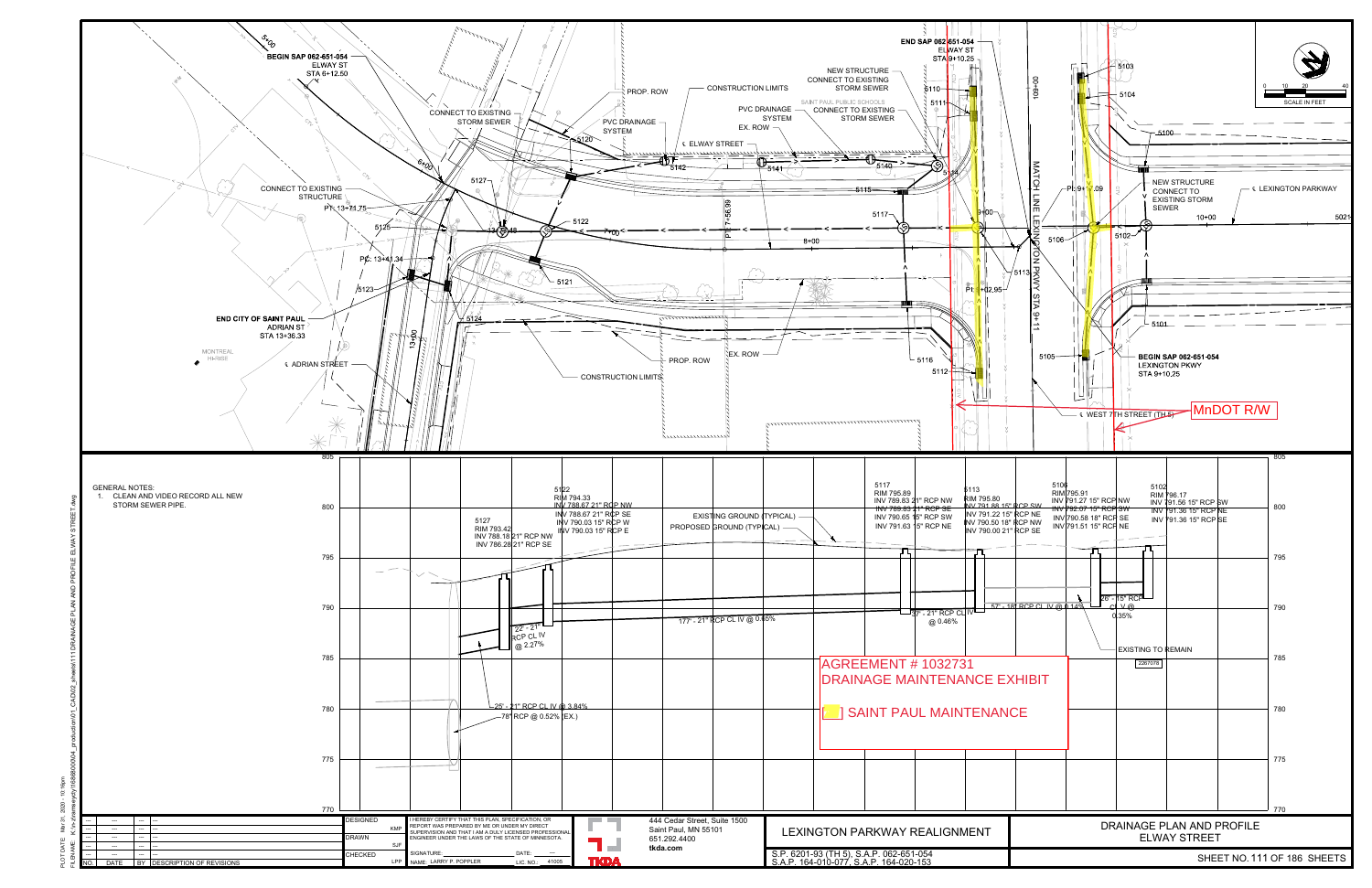| PRELIMINARY SCHEDULE "I"                                                                                                 |                            |  |  |  |
|--------------------------------------------------------------------------------------------------------------------------|----------------------------|--|--|--|
| <b>Agreement No. 1032731</b>                                                                                             |                            |  |  |  |
| <b>Ramsey County</b>                                                                                                     |                            |  |  |  |
|                                                                                                                          |                            |  |  |  |
| S.P. 6201-93 (T.H. 5=111)                                                                                                | Preliminary: April 9, 2020 |  |  |  |
| <b>State Funds</b>                                                                                                       |                            |  |  |  |
|                                                                                                                          |                            |  |  |  |
| Grading, bituminous surfacing, water main, sanitary sewer, ADA improvements, traffic signal construction performed under |                            |  |  |  |
| City contract with                                                                                                       |                            |  |  |  |
| located on Trunk Highway No. 5 from 240 feet west of Trunk Highway No. 51 to 75 feet west of Trunk Highway No. 35E       |                            |  |  |  |
|                                                                                                                          |                            |  |  |  |
|                                                                                                                          |                            |  |  |  |
|                                                                                                                          |                            |  |  |  |
|                                                                                                                          |                            |  |  |  |
|                                                                                                                          |                            |  |  |  |
| <b>STATE COST PARTICIPATION</b>                                                                                          |                            |  |  |  |
|                                                                                                                          |                            |  |  |  |
| S.P. 6201-93 Work Items, From Sheet No. 3<br>336,000.00                                                                  |                            |  |  |  |
|                                                                                                                          |                            |  |  |  |
| (1) Encumbered Amount<br>\$336,000.00                                                                                    |                            |  |  |  |
|                                                                                                                          |                            |  |  |  |
|                                                                                                                          |                            |  |  |  |
|                                                                                                                          |                            |  |  |  |
|                                                                                                                          |                            |  |  |  |
|                                                                                                                          |                            |  |  |  |
|                                                                                                                          |                            |  |  |  |
|                                                                                                                          |                            |  |  |  |
|                                                                                                                          |                            |  |  |  |
|                                                                                                                          |                            |  |  |  |
|                                                                                                                          |                            |  |  |  |
| (1) Amount of advance payment as described in Article 8 of the Agreement (estimated amount)                              |                            |  |  |  |
|                                                                                                                          |                            |  |  |  |
|                                                                                                                          |                            |  |  |  |
|                                                                                                                          |                            |  |  |  |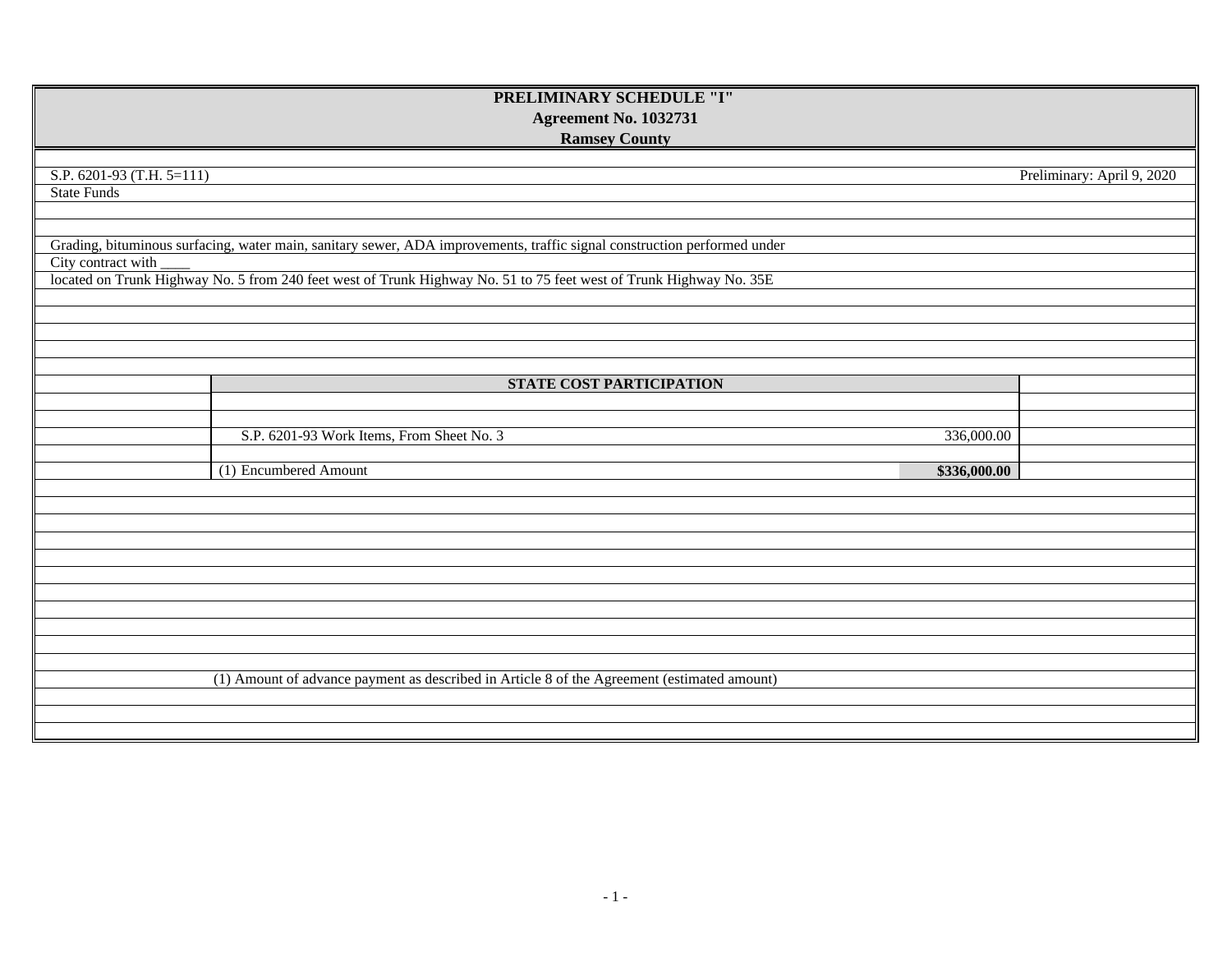| (1) 100% STATE |                                                    |                 |                 |                   |             |
|----------------|----------------------------------------------------|-----------------|-----------------|-------------------|-------------|
| <b>ITEM</b>    | S.P. 6201-93                                       | <b>UNIT</b>     | <b>QUANTITY</b> | <b>UNIT PRICE</b> | <b>COST</b> |
| <b>NUMBER</b>  | <b>WORK ITEM</b>                                   |                 |                 |                   | (1)         |
|                |                                                    |                 |                 |                   |             |
| 2011.601       | <b>AS BUILT</b>                                    | <b>LUMP SUM</b> | 0.14            | 10,000.00         | 1,400.00    |
| 2021.501       | <b>MOBILIZATION</b>                                | <b>LUMP SUM</b> | 0.14            | 150,000.00        | 21,000.00   |
| 2031.602       | COMBINATION FIELD LABORATORY-OFFICE                | <b>EACH</b>     | 0.14            | 30,000.00         | 4,200.00    |
| 2102.503       | PAVEMENT MARKING REMOVAL                           | <b>LIN FT</b>   | 1,887.00        | 1.00              | 1,887.00    |
| 2102.518       | PAVEMENT MARKING REMOVAL                           | <b>SQ FT</b>    | 414.00          | 6.00              | 2,484.00    |
| 2104.502       | <b>REMOVE CASTING</b>                              | <b>EACH</b>     | 6.00            | 275.00            | 1,650.00    |
| 2104.502       | REMOVE SIGN TYPE C                                 | <b>EACH</b>     | 9.00            | 65.00             | 585.00      |
| 2104.502       | REMOVE SIGNAL SYSTEM C                             | <b>EACH</b>     | 0.50            | 10,000.00         | 5,000.00    |
| 2104.503       | <b>REMOVE CURB &amp; GUTTER</b>                    | <b>LIN FT</b>   | 594.00          | 5.50              | 3,267.00    |
| 2104.503       | <b>REMOVE GUARDRAIL</b>                            | <b>LIN FT</b>   | 87.50           | 5.00              | 437.50      |
| 2104.504       | REMOVE CONCRETE WALK                               | SQ YD           | 603.00          | 10.00             | 6,030.00    |
| 2104.504       | REMOVE BITUMINOUS PAVEMENT                         | SQ YD           | 19.00           | 4.00              | 76.00       |
| 2104.603       | REMOVE AND REPLACE BITUMINOUS PAVEMENT             | <b>SQ FT</b>    | 1,342.00        | 20.00             | 26,840.00   |
| 2221.507       | AGGREGATE BASE (CV) CLASS 6                        | <b>CU YD</b>    | 116.00          | 24.00             | 2,784.00    |
| 2301.602       | DRILL & GROUT REINF BAR (EPOXY COATED)             | <b>EACH</b>     | 357.00          | 25.00             | 8,925.00    |
| 2503.503       | 15" RC PIPE SEWER DESIGN 3006 CLASS V              | <b>LIN FT</b>   | 278.00          | 70.00             | 19,460.00   |
| 2503.503       | 21" RC PIPE SEWER DESIGN 3006 CLASS IV             | <b>LIN FT</b>   | 37.00           | 80.00             | 2,960.00    |
| 2503.602       | CONNECT TO EXISTING STORM SEWER                    | <b>EACH</b>     | 2.00            | 1,190.00          | 2,380.00    |
| 2504.602       | ADJUST GATE VALVE AND BOX                          | <b>EACH</b>     | 1.00            | 400.00            | 400.00      |
| 2506.502       | <b>CASTING ASSEMBLY</b>                            | <b>EACH</b>     | 8.00            | 730.00            | 5,840.00    |
| 2506.502       | ADJUST FRAME AND RING CASTING                      | <b>EACH</b>     | 6.00            | 450.00            | 2,700.00    |
| 2506.502       | CONSTRUCT DRAINAGE STRUCTURE DESIGN 7B             | <b>LIN FT</b>   | 22.70           | 400.00            | 9,080.00    |
| 2506.502       | CONSTRUCT DRAINAGE STRUCTURE DESIGN 48-4020        | <b>LIN FT</b>   | 11.10           | 430.00            | 4,773.00    |
| 2521.518       | <b>4" CONCRETE WALK</b>                            | <b>SQ FT</b>    | 3,810.00        | 7.00              | 26,670.00   |
| 2521.518       | <b>6" CONCRETE WALK</b>                            | SQ FT           | 3,493.00        | 13.00             | 45,409.00   |
| 2531.503       | CONCRETE CURB AND GUTTER DESIGN B624               | <b>LIN FT</b>   | 829.00          | 28.00             | 23,212.00   |
| 2531.603       | CONCRETE CURB DESIGN V                             | <b>LIN FT</b>   | 114.00          | 37.00             | 4,218.00    |
| 2531.618       | TRUNCATED DOMES                                    | <b>SQ FT</b>    | 552.00          | 65.00             | 35,880.00   |
| 2554.603       | PLATE BEAM GUARDRAIL                               | <b>LIN FT</b>   | 87.50           | 5.00              | 437.50      |
| 2563.601       | <b>TRAFFIC CONTROL</b>                             | <b>LUMP SUM</b> | 0.14            | 80,000.00         | 11,200.00   |
| 2563.601       | AUDIBLE MESSAGE DEVICE W PUSHBUTTON & LOCATOR TONE | <b>UNIT DAY</b> | 600.00          | 50.00             | 30,000.00   |
| 2564.518       | SIGN PANELS TYPE C                                 | <b>SQ FT</b>    | 14.40           | 40.00             | 576.00      |
| 2565.501       | TRAFFIC CONTROL INTERCONNECT                       | <b>LUMP SUM</b> | 1.00            | 30,000.00         | 30,000.00   |
| 2565.516       | TRAFFIC CONTROL SIGNAL SYSTEM B                    | <b>SYSTEM</b>   | 0.50            | 250,000.00        | 125,000.00  |
|                |                                                    |                 |                 |                   |             |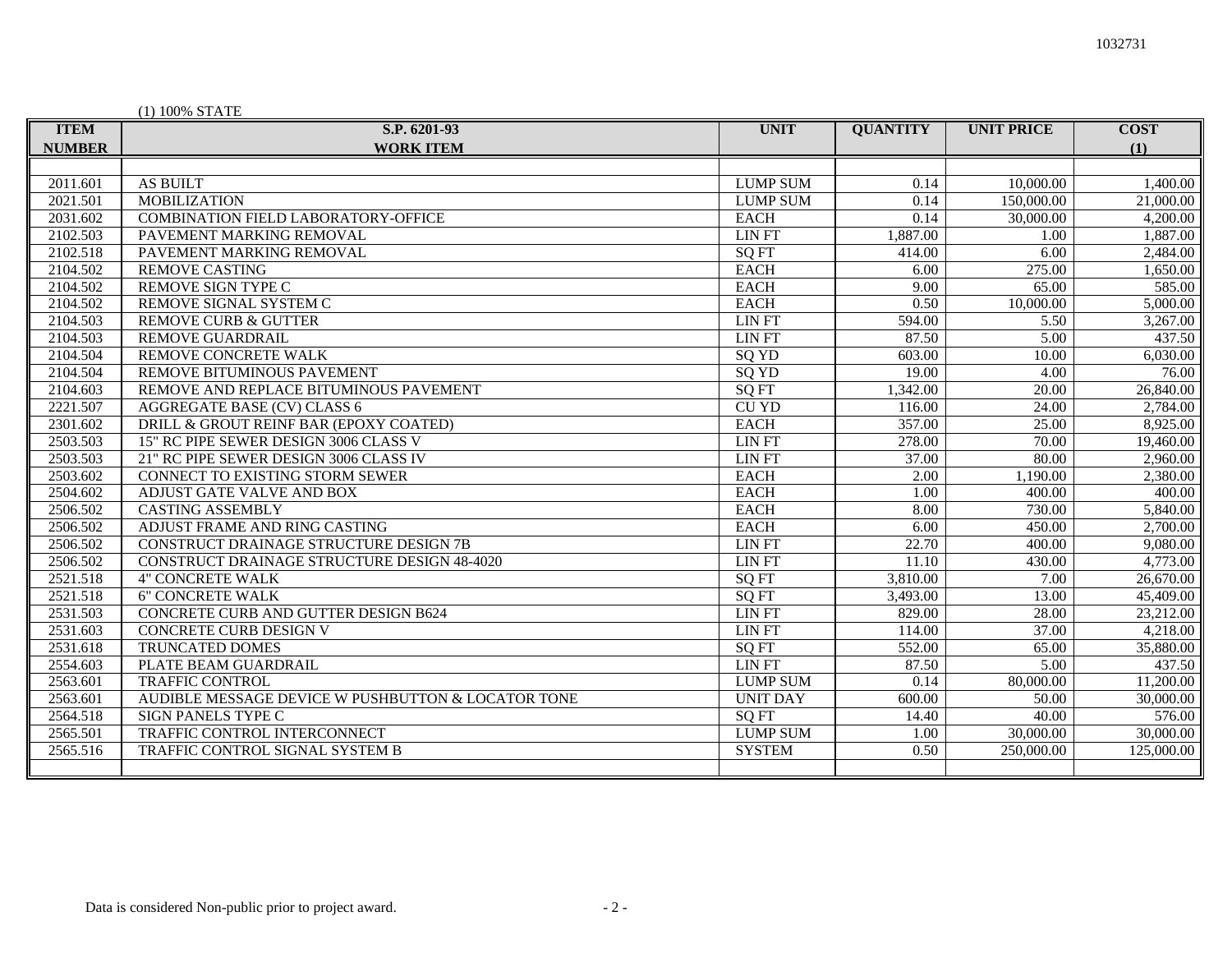# (1) 100% STATE

| <b>ITEM</b>   | S.P. 6201-93                                              | <b>UNIT</b>     | <b>QUANTITY</b>                                  | <b>UNIT PRICE</b> | <b>COST</b>           |
|---------------|-----------------------------------------------------------|-----------------|--------------------------------------------------|-------------------|-----------------------|
| <b>NUMBER</b> | <b>WORK ITEM</b>                                          |                 |                                                  |                   | (1)                   |
|               |                                                           |                 |                                                  |                   |                       |
| 2565.516      | REVISE SIGNAL SYSTEM A                                    | <b>SYSTEM</b>   | 0.75                                             | 30,910.00         | 23,182.50             |
| 2565.616      | REVISE SIGNAL SYSTEM D                                    | <b>SYSTEM</b>   | 1.00                                             | 35,000.00         | 35,000.00             |
| 2573.501      | STORM DRAIN INLET PROTECTION                              | <b>EACH</b>     | 15.00                                            | 150.00            | $\overline{2,250.00}$ |
| 2573.501      | STABILIZED CONSTRUCTION EXIT                              | <b>LUMP SUM</b> | 0.14                                             | 5,000.00          | 700.00                |
| 2573.501      | EROSION CONTROL SUPERVISOR                                | <b>LUMP SUM</b> | 0.14                                             | 7,000.00          | 980.00                |
| 2573.503      | SEDIMENT CONTROL LOG TYPE COMPOST                         | <b>LIN FT</b>   | 584.00                                           | 3.00              | 1,752.00              |
| 2574.507      | <b>COMMON TOPSOIL BORROW</b>                              | <b>CU YD</b>    | 151.00                                           | 30.00             | 4,530.00              |
| 2574.508      | <b>FERTILIZER TYPE 3</b>                                  | <b>POUND</b>    | 27.00                                            | 0.60              | 16.20                 |
| 2575.504      | SODDING TYPE SALT TOLERANT                                | SQ YD           | 580.00                                           | 10.00             | 5,800.00              |
| 2575.505      | <b>SEEDING</b>                                            | <b>ACRE</b>     | 0.07                                             | 180.00            | 12.60                 |
| 2575.509      | SEED MIXTURE 25-131                                       | <b>POUND</b>    | 18.00                                            | 5.00              | 90.00                 |
| 2575.508      | MULCH MATERIAL TYPE 1                                     | <b>TON</b>      | 0.14                                             | 200.00            | 28.00                 |
| 2575.604      | ROLLED EROSION PREVENTION CATEGORY 10                     | SQ YD           | 582.00                                           | 1.50              | 873.00                |
| 2581.503      | REMOVABLE PREFORMED PAVEMENT MARKING TAPE                 | <b>LIN FT</b>   | 1,760.00                                         | 1.15              | 2,024.00              |
| 2581.603      | REMOVABLE PREFORMED PLASTIC MASK (BLACK)                  | <b>LIN FT</b>   | 2,350.00                                         | 2.25              | 5,287.50              |
| 2582.503      | 4" SOLID LINE MULTI-COMPONENT GROUND IN (WR)              | <b>LIN FT</b>   | 481.00                                           | 0.75              | 360.75                |
| 2582.503      | 4" BROKEN LINE MULTI-COMPONENT GROUND IN (WR)             | <b>LIN FT</b>   | 349.00                                           | 2.75              | 959.75                |
| 2582.503      | 4" DOUBLE SOLID LINE MULTI-COMPONENT GROUND IN (WR)       | <b>LIN FT</b>   | 321.00                                           | 1.75              | 561.75                |
| 2582.518      | PAVEMENT MESSAGE PREFORM THERMOPLASTIC GROUND IN CONTRAST | <b>SQ FT</b>    | 17.00                                            | 32.50             | 552.50                |
| 2582.518      | CROSSWALK PREFORM THERMOPLASTIC ENHANCED SKID RES. GRD IN | <b>SOFT</b>     | 955.00                                           | 4.00              | 3,820.00              |
|               |                                                           |                 |                                                  |                   |                       |
|               |                                                           |                 |                                                  | <b>TOTAL</b>      | \$555,541.55          |
|               |                                                           |                 |                                                  |                   |                       |
|               | (1) 100% STATE                                            |                 | \$336,000.00 *State funds capped at \$336,000.00 |                   |                       |
|               | <b>Remaining Cost</b>                                     | \$219,541.55    |                                                  |                   |                       |
|               |                                                           |                 |                                                  |                   |                       |
|               |                                                           |                 |                                                  |                   |                       |
|               |                                                           |                 |                                                  |                   |                       |
|               |                                                           |                 |                                                  |                   |                       |
|               |                                                           |                 |                                                  |                   |                       |
|               |                                                           |                 |                                                  |                   |                       |
|               |                                                           |                 |                                                  |                   |                       |
|               |                                                           |                 |                                                  |                   |                       |
|               |                                                           |                 |                                                  |                   |                       |
|               |                                                           |                 |                                                  |                   |                       |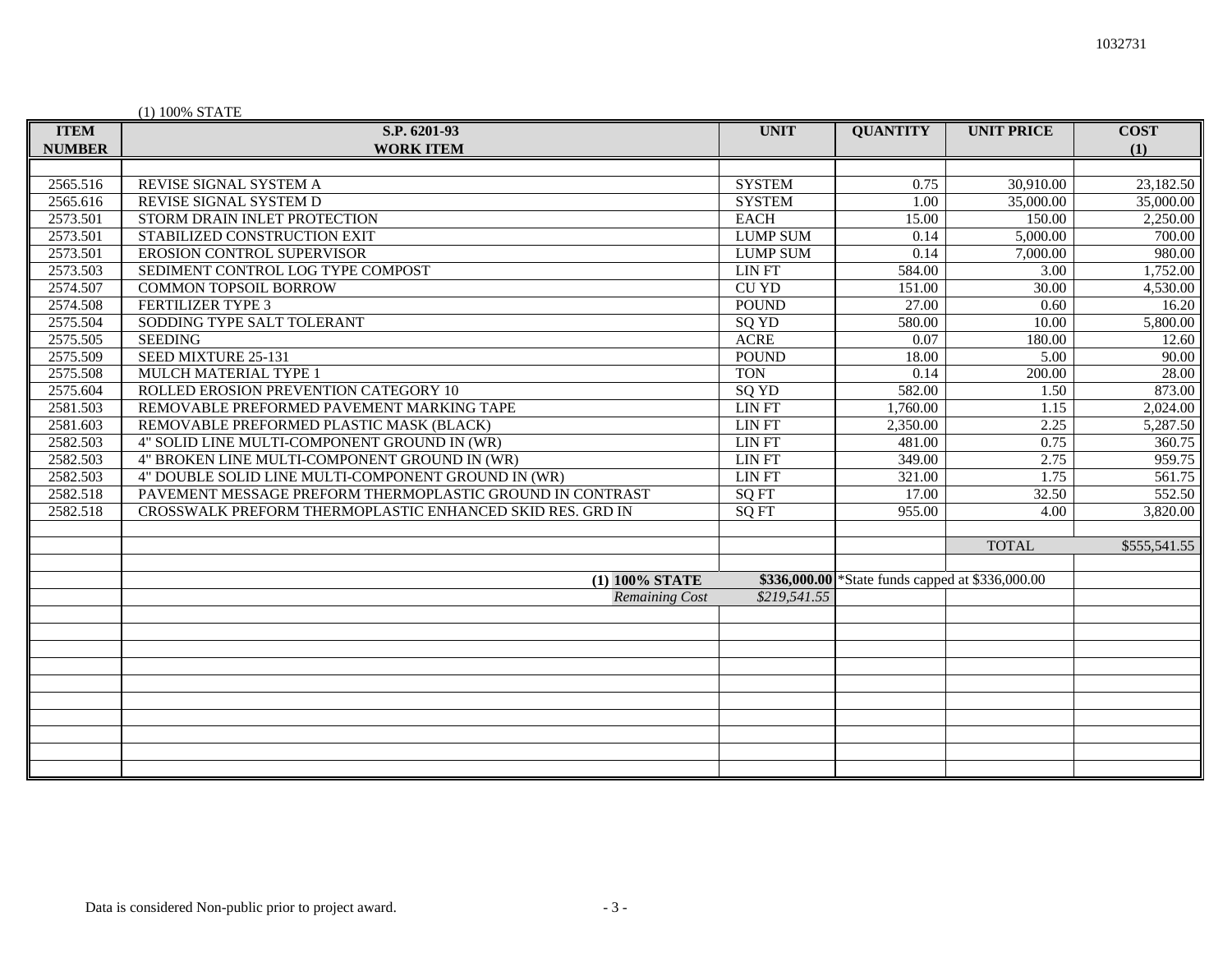# **CITY OF SAINT PAUL**

# **RESOLUTION**

IT IS RESOLVED that the City of Saint Paul enter into MnDOT Agreement No. 1032731 with the State of Minnesota, Department of Transportation for the following purposes:

To provide for maintenance by the City to the State for the signal system and drainage structures upon, along, and adjacent to Trunk Highway No. 5 from 240 feet west of Trunk Highway No. 51 to 75 feet west of Trunk Highway No. 35E within the corporate limits of the City under State Project No. 6201-93 (T.H. 5=111).

IT IS FURTHER RESOLVED that the Mayor and the (Title)

are authorized to execute the Agreement and any amendments to the Agreement.

# **CERTIFICATION**

I certify that the above Resolution is an accurate copy of the Resolution adopted by the Council of the City of Saint Paul at an authorized meeting held on the day of day of day of , 2020, as shown by the minutes of the meeting in my possession.

| Subscribed and sworn to me this<br>, 2020 | (Signature)          |
|-------------------------------------------|----------------------|
|                                           | (Type or Print Name) |
| My Commission Expires                     | (Title)              |
|                                           |                      |